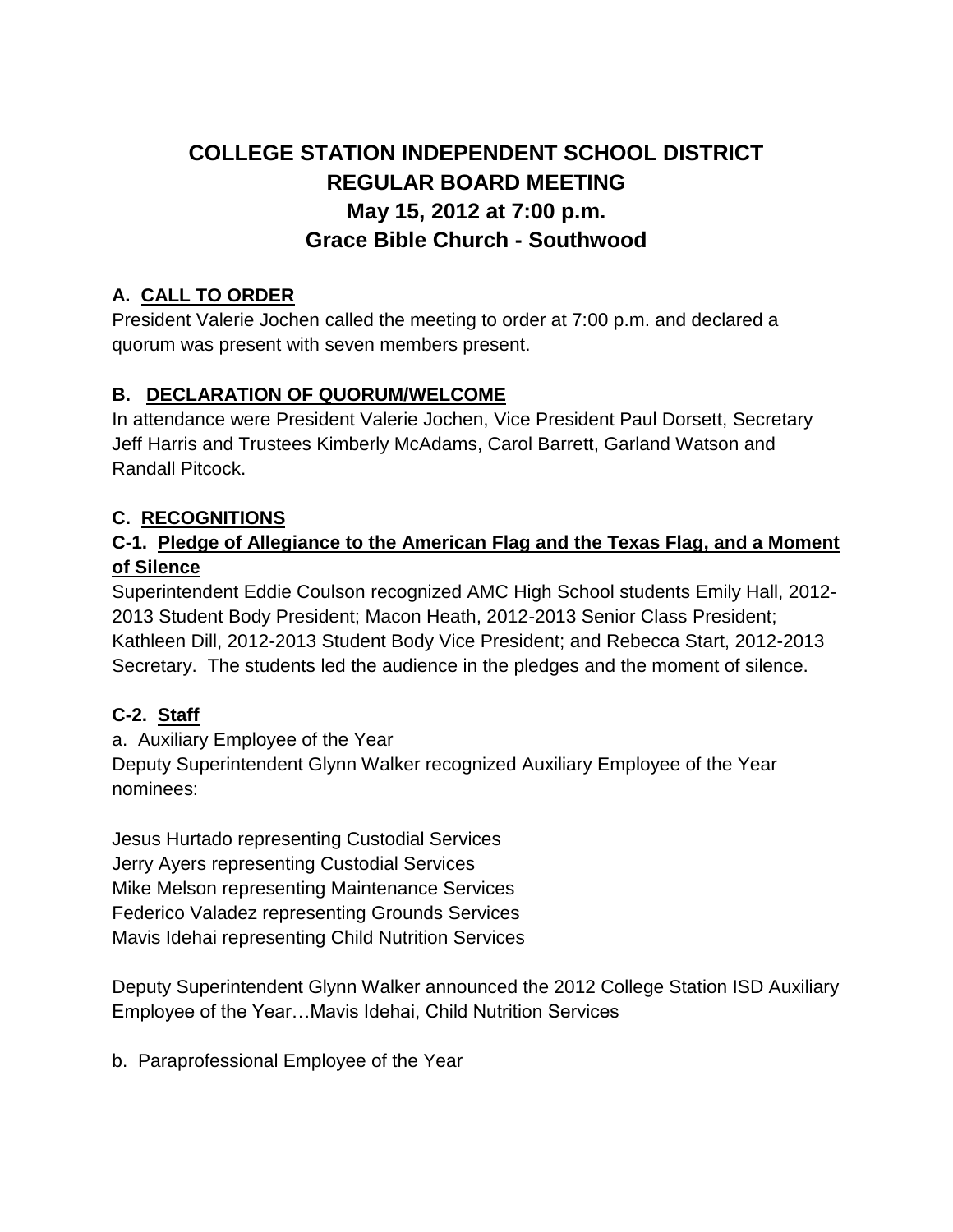Deputy Superintendent Glynn Walker recognized Paraprofessional Employee of the Year nominees:

Natosha Collins representing Oakwood Intermediate School Kathy Decker representing Central Office Colleen Grant representing Forest Ridge Elementary Melissa Guerrero representing Creek View Elementary Beth Hoover representing A&M Consolidated High School Angie LaBove representing Southwood Valley Elementary Jenny Lamont representing Greens Prairie Elementary Kari Lane representing Pebble Creek Elementary Carol Morris representing South Knoll Elementary Mary Neal representing A&M Consolidated High School Jay Pritchard representing Alternative Learning Center Sandy Sherrod representing College Station Middle School Beth Stanford representing Rock Prairie Elementary Kim Voelker representing Cypress Grove Intermediate Martha Weeks representing College Hills Elementary Thelma Whitfield representing A&M Consolidated Middle School

CSISD 2011 Paraprofessional Employee of the Year, Mary Jane Petty, announced the 2012 Paraprofessional Employee of the Year…Melissa Guerrero, Creek View Elementary.

### **C-3. Teachers**

a. Elementary Teacher of the Year Deputy Superintendent Glynn Walker recognized the Elementary Teacher of the Year Nominees:

Katina Osth representing College Hills Elementary Jennifer Luther representing Creek View Elementary Kristin Busa representing Forest Ridge Elementary Ruth Littlefield representing Greens Prairie Elementary Carla McKinney representing Pebble Creek Elementary Andrea Richards representing Rock Prairie Elementary Amber Herbelin representing South Knoll Elementary Stephanie Morris representing Southwood Valley Elementary Moriah Smith representing Cypress Grove Intermediate Matt Barone representing Oakwood Intermediate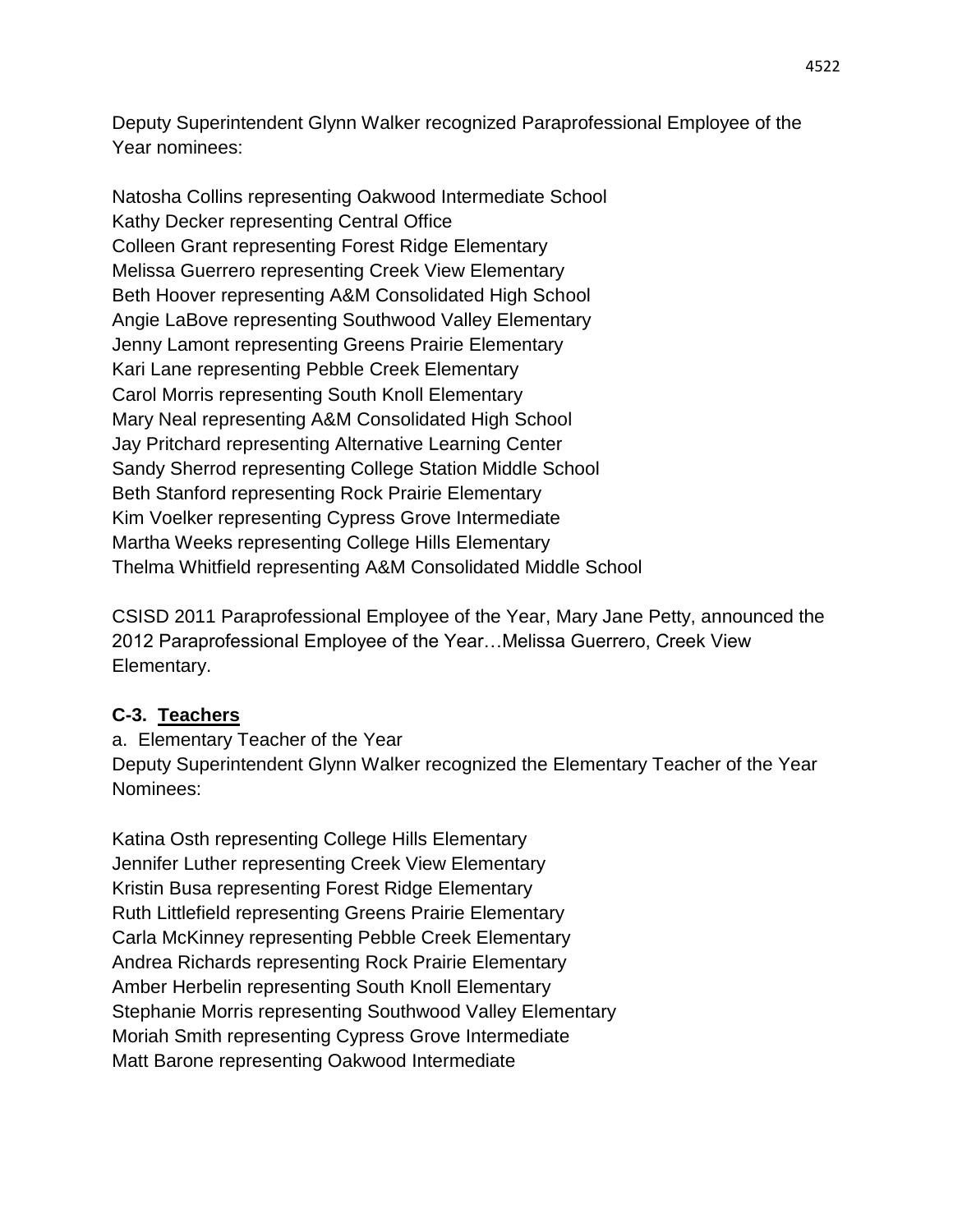CSISD 2011 Elementary Teacher of the Year, Becky Bohne, announced the 2012 Elementary Teacher of the Year…Jennifer Luther, Creek View Elementary School.

b. Secondary Teacher of the Year

Deputy Superintendent Glynn Walker recognized the 2012 Secondary Teacher of the Year Nominees:

Stoney Pryor representing A&M Consolidated High School John Tollett representing A&M Consolidated High School Jay Senn representing Alternative Education Programs Stacy Erskine representing A&M Consolidated Middle School Laura Scott representing College Station Middle School

CSISD 2011 Secondary Teacher of the Year, Helen Carstens, announced the 2012 Secondary Teacher of the Year…Laura Scott, College Station Middle School.

### **C-4. Retirees**

Deputy Superintendent Glynn Walker recognized CSISD Retirees:

Robert Austin, A&M Consolidated High School; Bonnie Byram, South Knoll Elementary; Lucious Clemmons, Jr. A&M Consolidated High School; Lesa Colson, Cypress Grove Intermediate; Evelyn Cudd, Rock Prairie Elementary; Sara Cutshall, Cypress Grove Intermediate; Mary Anne Ernst, College Hills Elementary; Lily Patricia Gallegos, College Hills Elementary; Brenda Germenis, Rock Prairie Elementary; Mary Elaine Hansen, A&M Consolidated Middle School; LeAnn Hummel, College Hills Elementary; Marion Jones, Rock Prairie Elementary; Ramona Norton, Pebble Creek Elementary; Connie Pickens, South Knoll Elementary; Carla Place, South Knoll Elementary; Rachel "Elaine" Smith, A&M Consolidated High School; Jana Turner, Rock Prairie Elementary; Lynda Walley, Rock Prairie Elementary; Betty Ward, Creek View Elementary; Carol Weaver, A&M Consolidated High School; Susan Williams, College Hills Elementary; Sandra Sherrod, College Station Middle School.

The Board took a 10-minute break at 7:42 p.m. for photos and cake. The Board reconvened at 7:55 p.m.

# **D. BOARD**

### **D-1. Board Directions and Reports/Announcements/Superintendent Reports and Announcements**

Vice President Paul Dorsett reported that the Education Foundation was in the midst of awarding scholarships.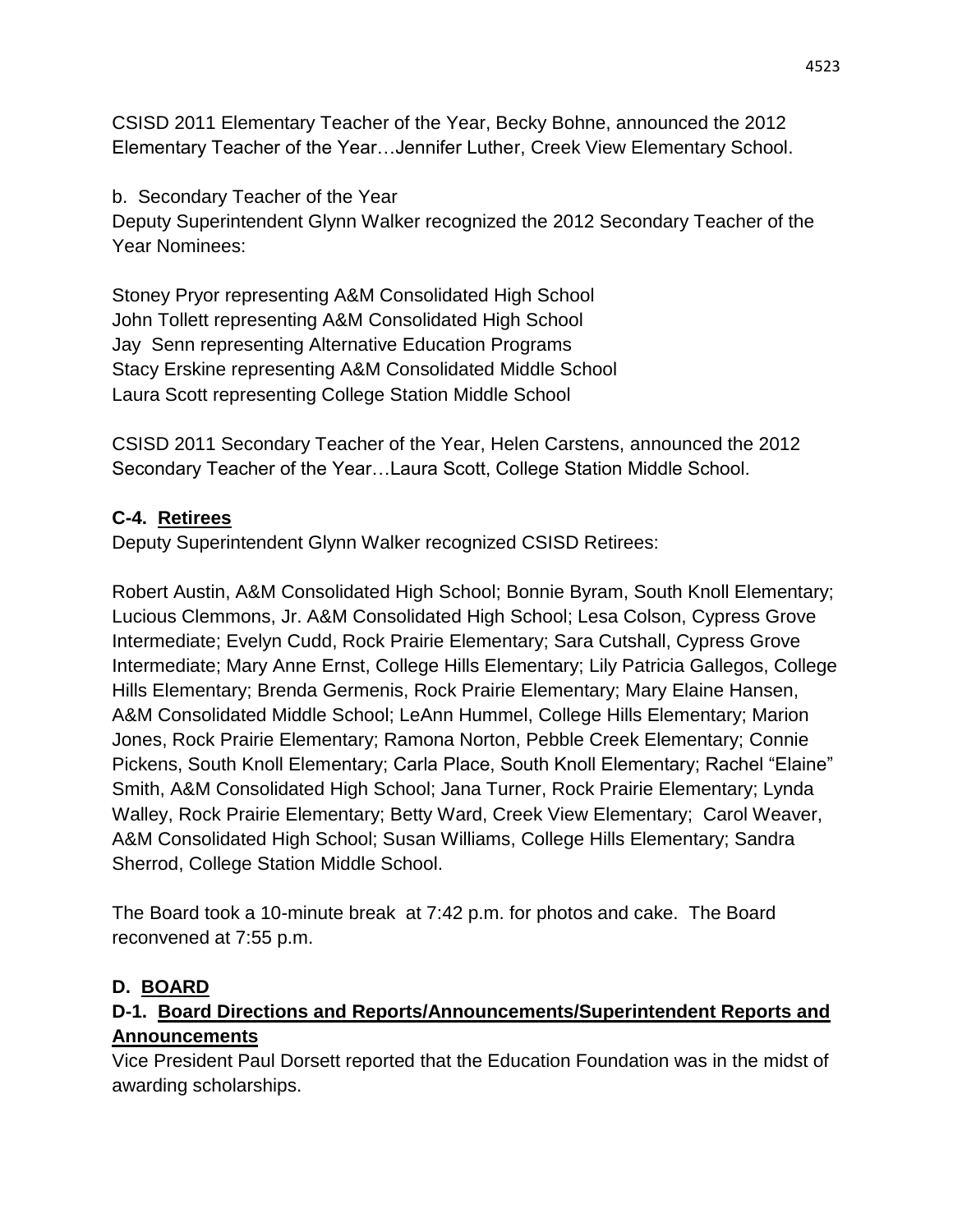Trustee Kimberly McAdams reported that the Head Start Policy Council met and has a full program this year with a waiting list.

Superintendent Eddie Coulson reported that Timber Graduation is scheduled for 5/31/12 at 7:00 p.m. at Christ United Methodist Church and AMC High School Graduation is scheduled for 6/1/12 at 7:00 p.m. at Reed Arena.

Trustee Carol Barrett commented relating to the Education Foundation's Hall of Fame Banquet and how meaningful it is to students and staff.

#### **F. HEARING OF CITIZENS**

None

### **G. CONSENT AGENDA**

**Agenda Item H – APPROVAL OF MINUTES** – April 17, 2012 Board Workshop minutes and April 17, 2012 Regular Board Meeting minutes; **Agenda Item I – CURRICULUM AND INSTRUCTION :** Agenda Item I-2: Consideration, discussion and possible action to add, revise, or delete LOCAL policies as suggested by TASB Policy services and according to the instruction sheet for TASB Localized Policy Manual Update 93 with the exception that FFH (Local) and FFI (Local) are adopted effective August 1, 2012:ATTN(Local), AIA (Legal) Replace, BBBA (Legal) Replace, BDAF (Legal) Replace, BDF (Legal) Replace, BQ (Legal) Replace, C (Legal) Replace, CCG (Legal) Replace, CCH (Legal) Replace, CDH (Legal) ADD, CEA (Legal) Replace, CH (Legal) Replace, CQ (Legal) Replace, CQA (Legal) Replace, CRD (Legal) Replace, D (Legal) Replace, DAA (Legal) Replace, DAB (Legal) ADD, DAC (Local) DELETE, DAC (Local) ADD, DBAA (Legal) Replace, DBB (Legal) Replace, DECA (Legal) Replace, DF (Legal) Replace, DFE (Legal) Replace, DH (Legal) Replace, DH (Local) Replace, DH (Exhibit) Replace, EB (Legal) Replace, EEM (Legal) Replace, EFA (Local) Replace, EHBC (Legal) Replace, EHBL (Legal) Replace, FDB (Legal) Replace, FDB (Local) Replace, FEB (Legal) Replace, FFB (Legal) ADD, FFB (Local), FFF (Legal) ADD, FFH (Local Replace, FFI (Legal) ADD, FFI (Local) Replace, FL (Legal) Replace, FNAA (Legal) Replace, FO (Legal) Replace, FOC (Exhibit) Replace, FOD (Legal) Replace, FODA (Legal) Replace, G (Legal) Replace, GC (Legal) ADD, GNC (Legal) Replace; **Agenda Item K –BUSINESS:** Agenda Item K-1: Consider approval of resolution authorizing payment to employees for non-work day at AMCHS due to electrical outage; Agenda Item K-2: Consider purchase of athletic trainer equipment, furniture and supplies for CSHS from Alert Services, Inc. for a total cost of\$89,181.80, from 2009 bond funds; Agenda Item K-3: Consider purchase of library books for CSHS from Follett Service s, for the amount not to exceed \$350,000, from 2009 bond funds; Agenda Item K-4: Consider award of proposal RFP #12-004 for district athletic trainer supplies to Alert Services, Medco Sports Medicine, and School Health Cooperation; Agenda Item K-5: Consider award of proposal RFP #12-003 for district athletic supplies to forty-four vendors as listed in attachments; Agenda Item K-6: Consider award of proposal, RFP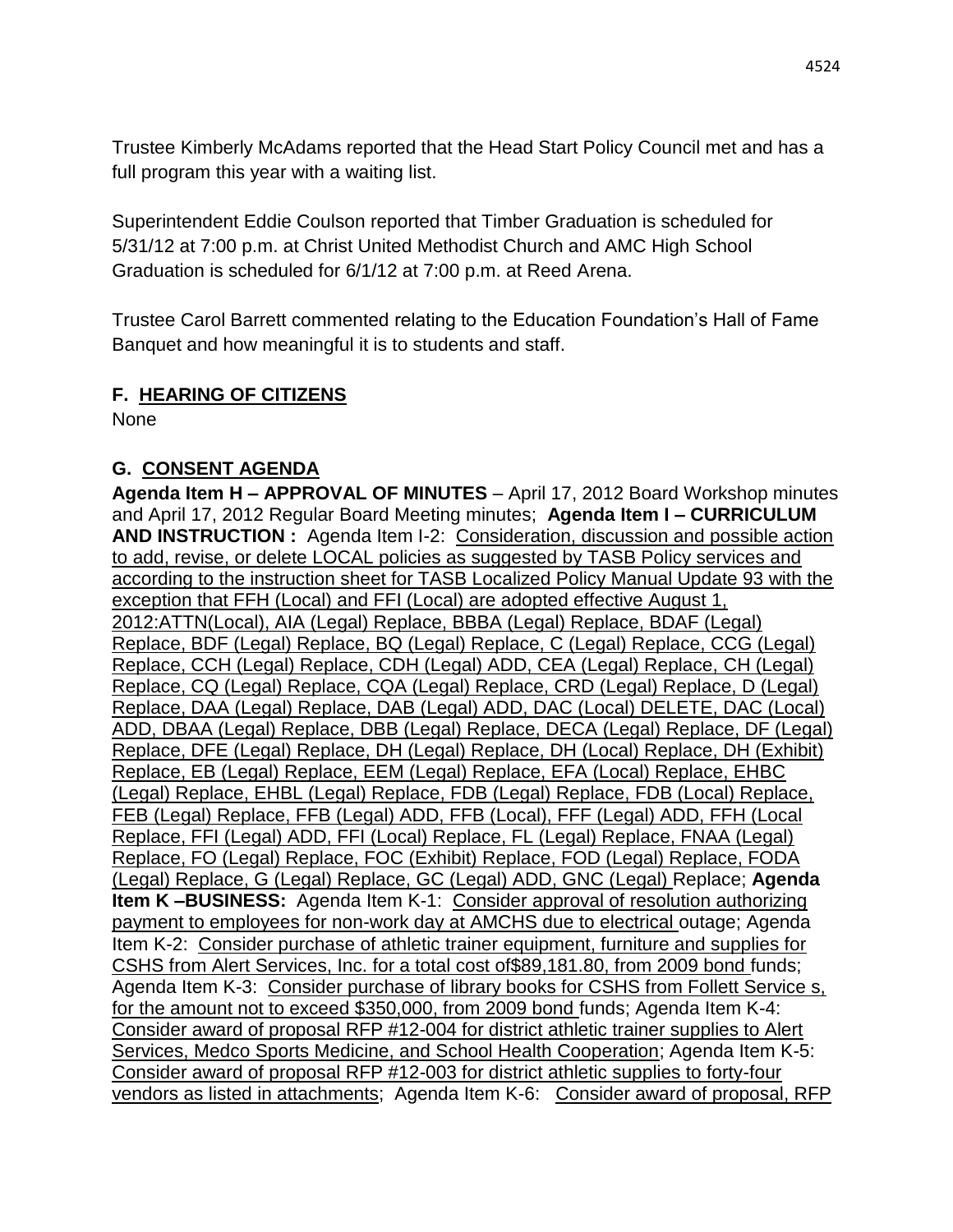#12-009 Beverages for Vending Machines to Bryan Coca-Cola and Pepsi Beverages Company; Agenda Item K-7: Consider approval of Monthly Financial Reports; Agenda Item K-8: Consider approval of Monthly Budget Amendments

**MOTION XXXX:** I move approval of the consent agenda as presented. The motion was made by Trustee Randall Pitcock and seconded by Secretary Jeff Harris. The motion passed with seven ayes and zero nos.

# **I. CURRICULUM AND INSTRUCTION**

### **I-1. Consideration, discussion and possible action related to the 2012-2013 District Improvement Plan**

Superintendent Eddie Coulson recognized Deputy Superintendent Greg McIntyre who reported that The CSISD District Educational Improvement Council (DEIC) has the responsibility each year of recommending to the Board the District Improvement Plan. The committee is comprised of community members, teachers and administrators who meet to review data and feedback related to student performance, educational practices, parental involvement, and safe learning environments.

**MOTION XXXX:** I move approval of the proposed 2012-2013 District Improvement Plan as presented. The motion was made by Trustee Randall Pitcock and seconded by Vice President Paul Dorsett. The motion passed with seven ayes and zero nos.

# **J. PERSONNEL**

# **K. BUSINESS SERVICES**

# **L. ADMINISTRATIVE SERVICES**

# **M. EXECUTIVE SESSION**

None

# **N. OPEN SESSION**